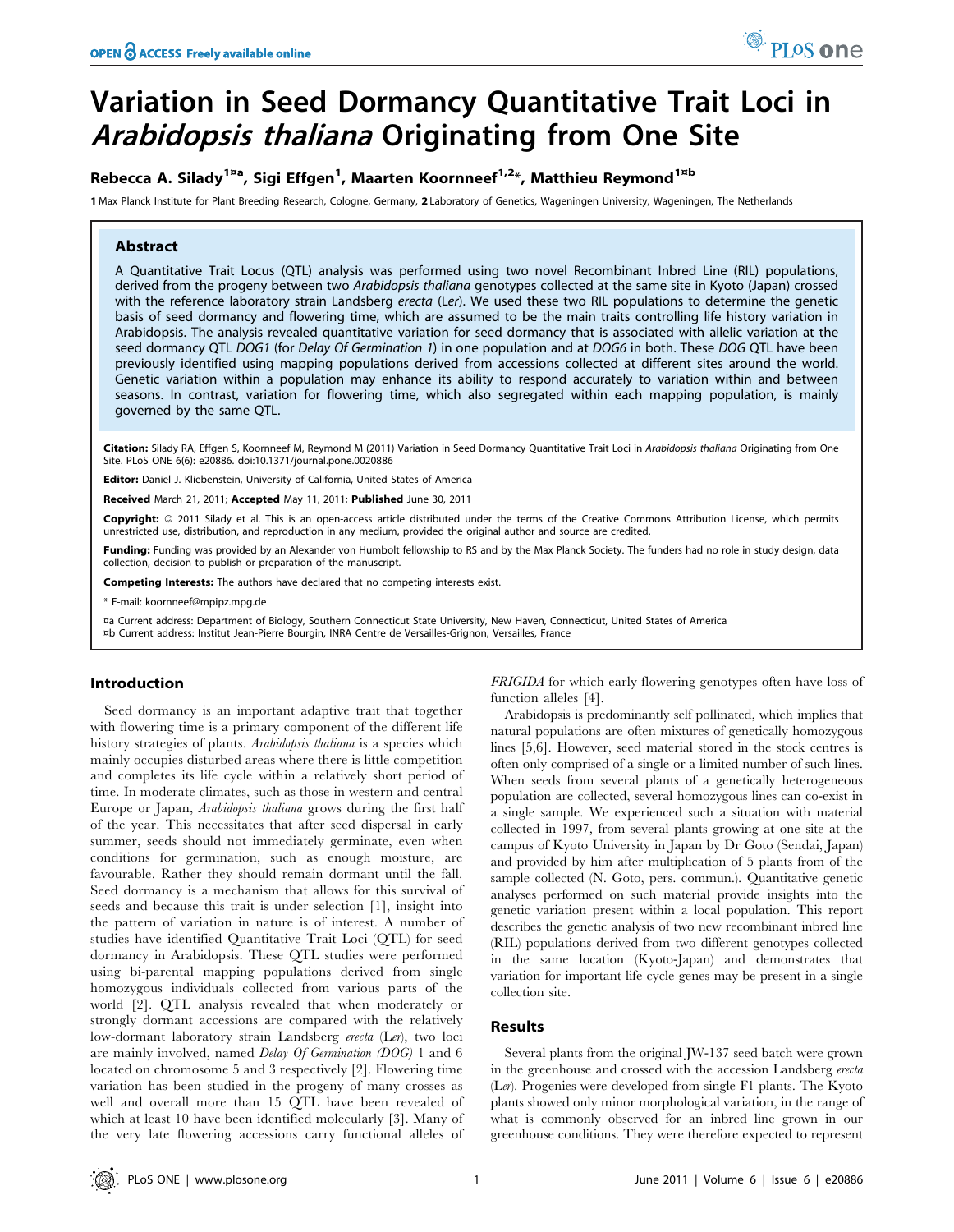a single homozygous line due to their similar overall phenotype and flowering time (Figure 1A and Fig. 1B). However, when seed dormancy was measured in the selfed progeny of the plant lines that were used for the crosses, distinct phenotypes were observed (Fig. 1C). Kyo-2 seeds stored for 49 weeks and stratified for 5 days had a 95% germinated rate indicating that low germination levels of Kyo-2 without stratification are not due to loss of viability, but rather due to high seed dormancy (data not shown). The two Ler/ Kyo mapping populations each from a single F1 plant appeared to be derived from crosses with the two genotypes, henceforth described as Kyo-1 and Kyo-2. These genotypes were genotyped together with the parental lines (see materials and methods). Genotyping of these plants shed light on the genetic differences between Kyo-1 and Kyo-2 (Table S1). Polymorphisms between Ler and both Kyo-1 and Kyo-2 allowed us to build genetic maps for both derived populations (Figure 2). The maps of chromosome 2, 3 and 4 are somewhat shorter for the Ler/Kyo-1 population than for both the Ler/Kyo-2 population and other previously described populations [7,8,9]. Chromosomal regions with segregation distortion (Figure S1) were noted in the Ler/Kyo-1 population at the top of chromosome 1 (at markers snp2, snp4 and snp9), the middle of chromosome 2 (markers CIW3, Msat2-36 and snp145) and at the top (markers snp321, snp323 and snp325) and middle (markers snp390, snp394 and snp395) of chromosome 5. In addition, distortion of allelic segregation has also been found at punctual marker positions on the Ler/Kyo-2 map (snp108 on the bottom of chromosome 1 and snp118 on the top of chromosome 2). This distortion is most likely due to miscalling of the allelic information at these markers indicated by the high level of heterozygosity for these markers overall in the Ler/Kyo-2 lines, which assumed miscalls were therefore not included in the map construction. A consensus map was developed (Figure 2) and used for QTL detection in order to facilitate observation of colocalization between QTL from the two populations.

QTL analysis was performed for both flowering time and seed dormancy. Flowering time showed ample variation among RILs in both populations (from 20 to 75 days after sowing; Figure 3A) with high heritability (around 0.9 for both populations). Flowering time QTL were mapped (Figure 4A) at the top of chromosome 4 (in both RIL populations) and at two positions on chromosome 5 that were different between the two populations. Variation for seed dormancy was also observed in the mapping populations. In the Kyo-1 population this variation was restricted from 7 to 84 days after harvesting, whereas this variation was spread from 7 days to more than one year in the Kyo-2 population (Figure 3B). Heritabilities for these populations ranged from 0.77 to 0.87. QTL analysis for seed dormancy (Figure 4B) revealed different major QTL in the two populations at positions which have been previously found to harbor seed dormancy QTL in other Arabidopsis mapping populations (named DOG for Delay Of Germination). In the Kyo-1 population the major QTL, DOG6, mapped to chromosome 3. The major QTL in the Kyo-2 population, DOG1, mapped to the lower part of chromosome 5. DOG6 was also identified in the Kyo-2 population, though only as a minor QTL (Fig. 4 and Table 1 with QTL effects).

## Discussion

Two new RIL populations have been added to the materials that can be used for genetic analysis in Arabidopsis. These were used to map flowering time and seed dormancy, both important life history traits.

The major flowering time QTL on chromosome 4 mapped at similar positions in the 2 mapping populations and co-locates with FRIGIDA (FRI), a QTL previously detected in other Arabidopsis thaliana mapping populations. There are two candidate genes for the QTL in the middle of chromosome 5, HUA2 and FRL-1, in both of which, the Ler parent has a non-functional mutation. At the bottom of chromosome 5 a Kyo-1 specific QTL was detected within the region of the MAF2-5 cluster of genes [10]. The Kyo-1 allele results in early flowering as found for several Asian accessions [7,11]. These data show that in these Kyoto accessions no novel QTL for flowering time were found in comparison with populations described before [3] and that variation for flowering time within this population is likely due to genes with minor effects, in addition to the major effect QTL at FRI.

The seed dormancy QTL also mapped to loci already shown to be involved in variation of seed dormancy using other mapping populations in Arabidopsis thaliana [2]. The QTL on chromosome 3 was detected in both Kyo RIL populations and its confidence interval encompasses DOG6 found to be a major QTL in RILs derived from the crosses Ler×Cvi, Ler×Fei-0, Ler×Sha, Ler×Kond and Ler $\times$ Kas-2 [2]. The major QTL detected on the bottom of chromosome 5 in the Kyo-2 population but not in the Kyo-1 population, most likely coincides with the position of DOG1, a QTL present in all progenies with strong dormancy [2,12]. This agrees with the stronger dormancy in the Kyo-2 parent as compared with the Kyo-1 parent. In summary the most striking



Figure 1. Rosettes of the parental lines (A) and data on flowering time (B) and seed dormancy (C) of the parents. doi:10.1371/journal.pone.0020886.g001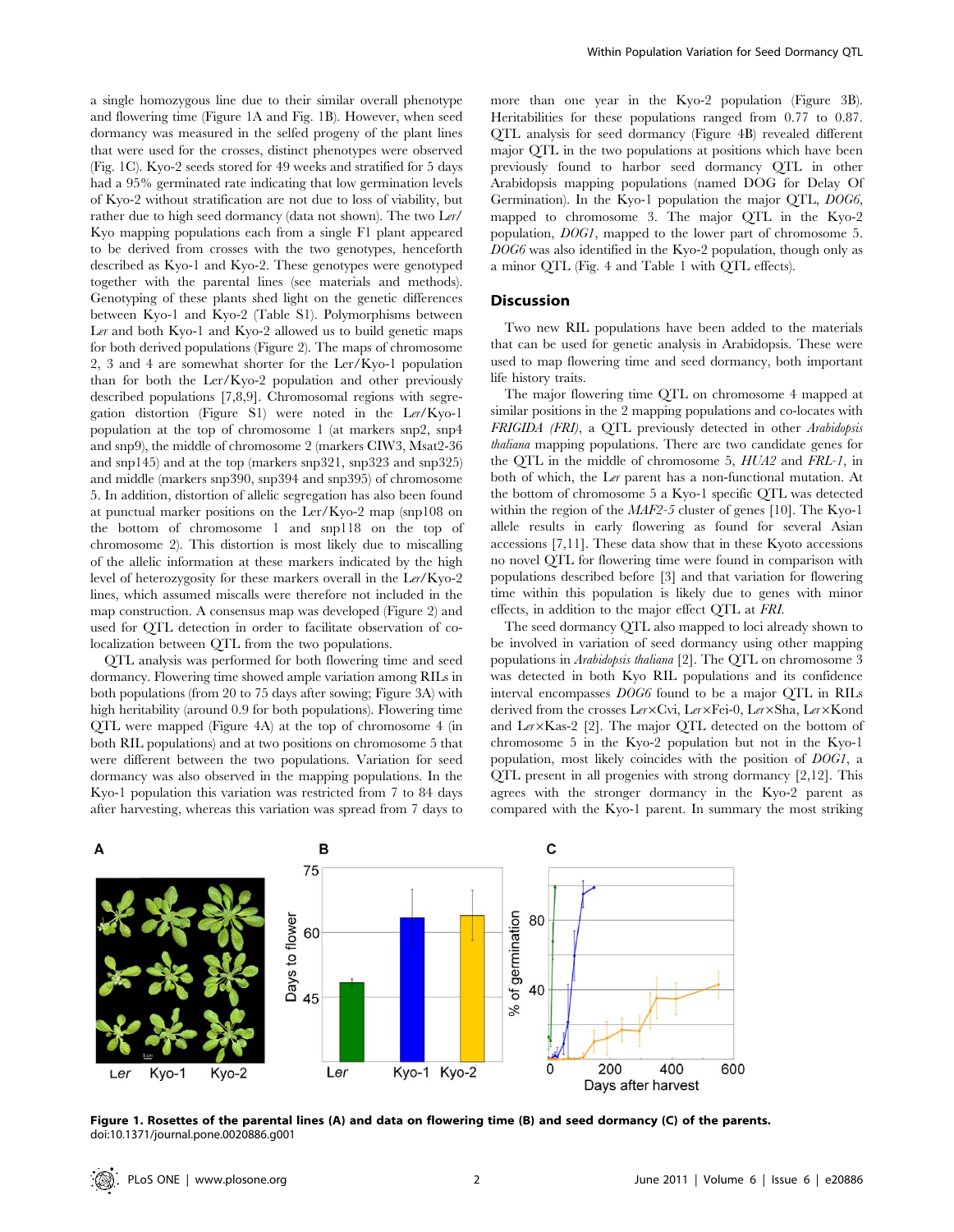

Figure 2. Genetic map of the LerxKyo-1 and LerxKyo-2 RIL populations and the integrated map derived from both populations. doi:10.1371/journal.pone.0020886.g002

and large effect genetic differences between the Kyo lines is due to polymorphisms in the major seed dormancy QTL DOG1.

The presence of diverse genetic architecture within a population may allow that population to react to variations in environmental conditions. The importance of the timing of seed germination for fitness in nature has been described before [1,13,14]. Although the details of the specific DOG genotypic and environmental interactions are not yet known, it was recently shown [13] that for a RIL population tested both in field conditions and under similar



Figure 3. Frequency distributions of trait values for days to flower (A) and DSDS50 (B). doi:10.1371/journal.pone.0020886.g003

laboratory conditions as used in this study QTL at the position of both DOG1 and DOG6 were identified. In addition, the optimal genotype at these loci was essential for fitness in the field conditions that were tested [1,13]. The presence of allelic variation at the two major seed dormancy loci in two individuals collected from the same site suggests that when requirements to germinate at the right time may vary within and between seasons, these differences in the genetic architecture provide a system of balancing selection between genotypes for seed dormancy loci. However due to the absence of data on the history and stability of the Kyoto population it cannot be firmly concluded that this observed variation was important to establish and maintain the present population at this collection site.

#### Materials and Methods

Seeds from the Kyoto accession JW137 were collected and obtained from Prof N. Goto of the former Sendai resource center now included in BRC (http://www.brc.riken.go.jp/lab/epd/Eng/ catalog/seed). Marker analysis (Dr S Iuchi and Dr Kobayashi pers comm.) confirmed that accession JW137 and material collected at two other sites at the campus of Kyoto University (JW138 and JW139) represented 3 distinct genotypes for the BRC collection, with two present in JW137.

Genotyping of the material confirmed that the genotypes used to make the crosses with Ler had been derived from two different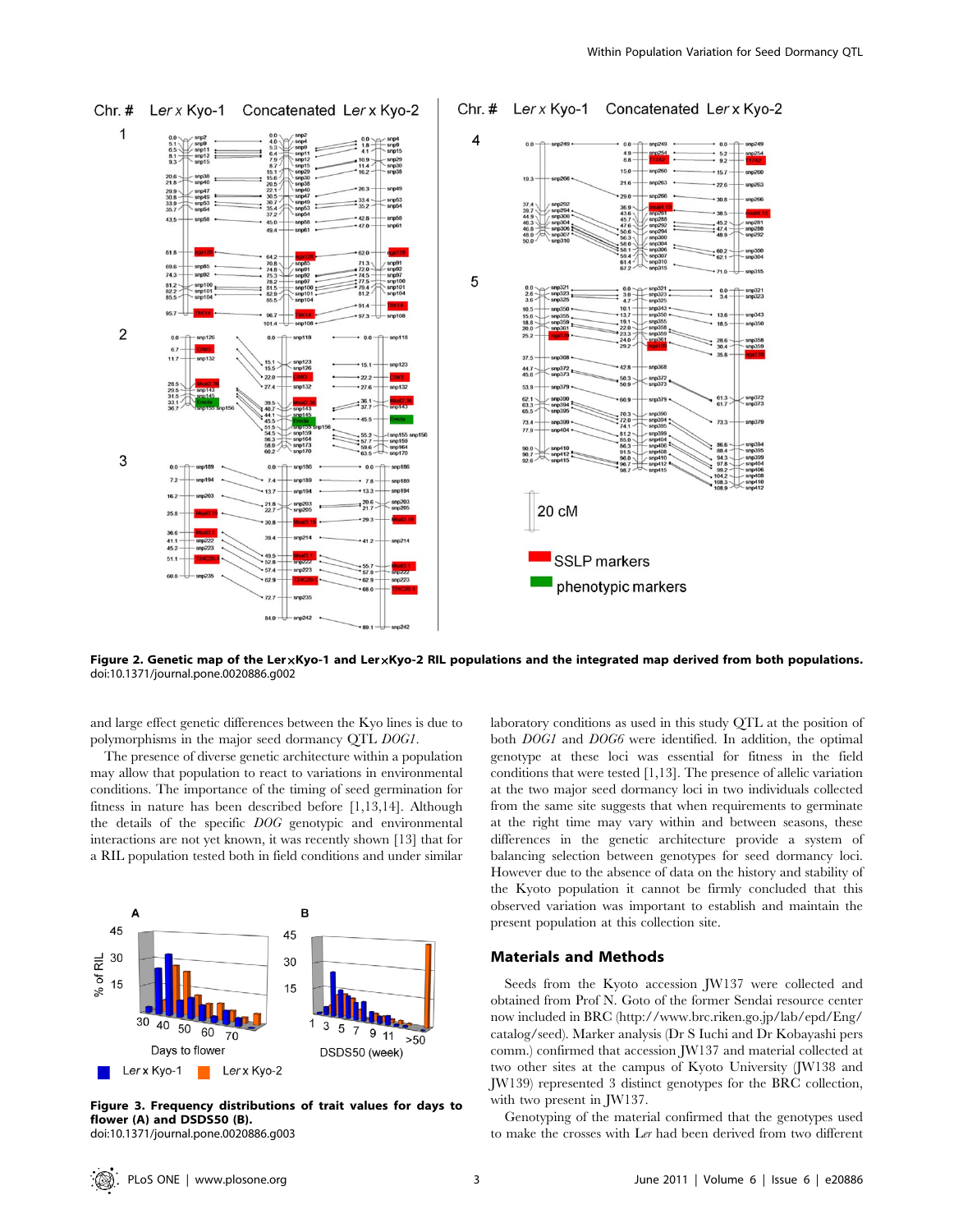

Figure 4. LOD profiles for flowering time (A) and DSDS50 (B) in the LerxKyo-1 (in blue) and LerxKyo-2 (orange). doi:10.1371/journal.pone.0020886.g004

genotypes each represented in one of the two F2 populations. The parental genotypes were also present as pure lines in seeds derived from lines obtained from the original seed batch. Based on SNP marker analysis CS 3964 is identical to Kyo-1 (supplemental Table 1). All lines will be made available through the Arabidopsis stock centres.

Recombinant inbred lines were derived by single seed descent from after selfing the plants of the F2 populations derived from crosses between Ler (NW20) and plants from the progeny of JW137. Two F8 plants of each recombinant inbred line were grown in an Elbanton growth chamber with temperature set  $22^{\circ}C$ for 16 hours in the light and  $16^{\circ}$ C for 8 hours in the dark and use for genotyping with a set of 149 single nucleotide polymorphism (SNP) markers described in [15] by Sequenom, inc. (San Diego,

CA). Out of the 149 SNP markers, 83 had good quality data and were polymorphic in one or both of the two populations. In addition 11 SSLP (microsatellite) markers were added and the morphological marker 'erecta' was scored and included in the genetic map.

The day that the first flower on each plant had visible petals was recorded as the day of flowering. Parental lines were also tested in a separate experiment using similar growth conditions.

Each plant was harvested separately when more than half of the seeds on that particular plant were mature, or when enough mature seeds were present on the plant to perform a seed dormancy assay. Because the population segregated strongly for flowering time, this required that seed harvesting was performed every few days for several weeks. Thereafter seeds were stored at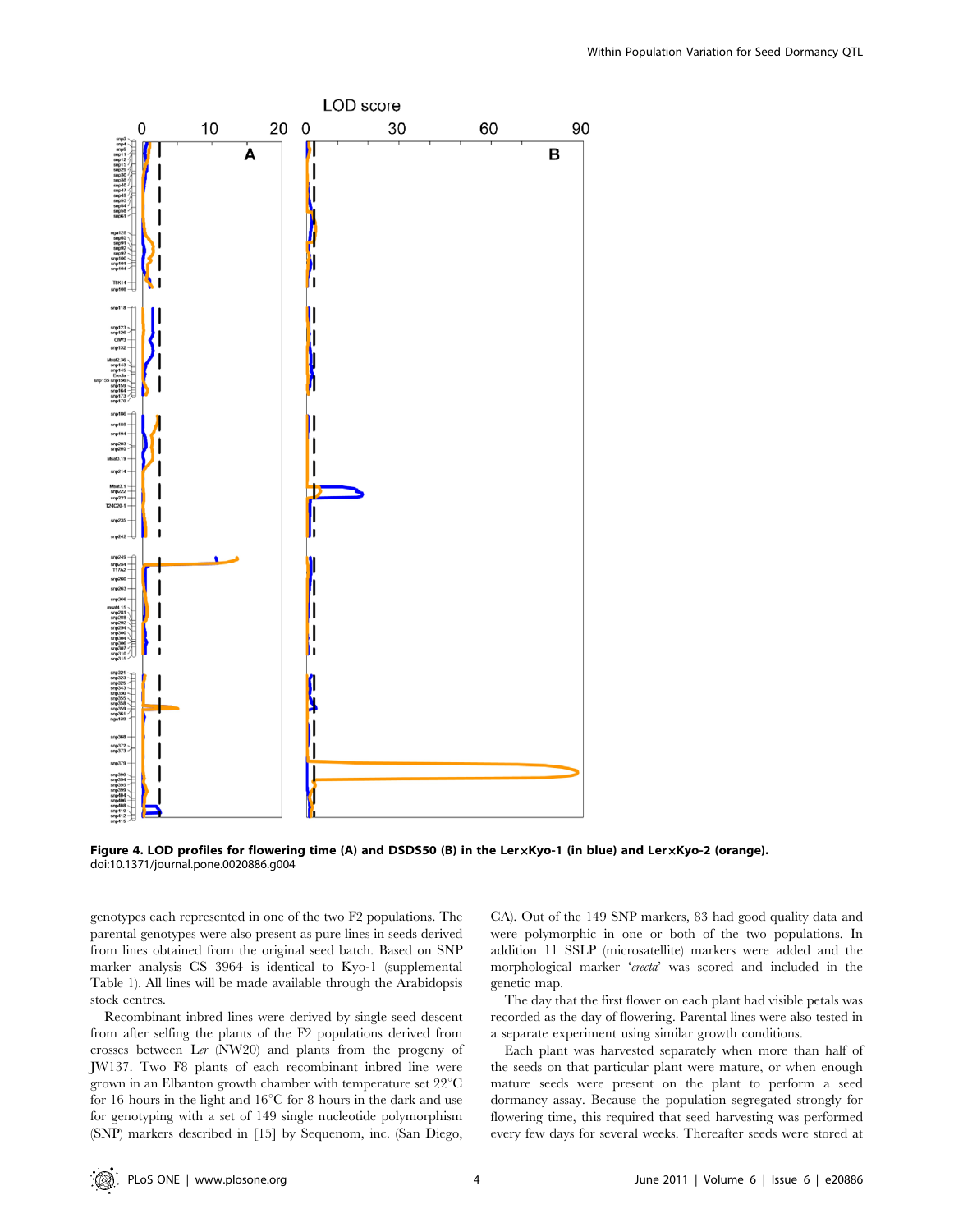Table 1. Characteristics of the QTL for flowering time and seed dormancy detected in the two Ler/Kyo RIL populations.

| <b>Trait</b>         | QTL             | Population | <b>Position</b> |      |               | <b>LOD</b> | $r^2$ (%) | <b>QTL</b> effect |
|----------------------|-----------------|------------|-----------------|------|---------------|------------|-----------|-------------------|
|                      |                 |            | Chrom.          | cM   | <b>Marker</b> |            |           | (days)            |
| Flowering time       | $FT-1$          | Ler/Kyo-1  | $\overline{4}$  | 4.0  | snp249        | 10.8       | 33.1      | $-12.9$           |
|                      | $FT-1$          | Ler/Kyo-2  | $\overline{4}$  | 1.0  | snp249        | 13.7       | 44.0      | $-14.9$           |
|                      | FT-5a           | Ler/Kyo-1  | 5               | 23.3 | snp359        | 4.4        | 10.5      | $-6.9$            |
|                      | FT-5a           | Ler/Kyo-2  | 5               | 23.3 | snp359        | 5.1        | 12.8      | $-8.0$            |
|                      | FT-5b           | Ler/Kyo-1  | 5               | 96.0 | snp410        | 2.6        | 5.9       | 5.2               |
| Delay of Germination | <b>DSDS50-1</b> | Ler/Kyo-2  |                 | 61.4 | nga128        | 2.9        | 0.1       | $-9.3$            |
|                      | <b>DSDS50-3</b> | Ler/Kyo-1  | 3               | 54.8 | snp222        | 18.2       | 54.9      | $-25.3$           |
|                      | DSDS50-3        | Ler/Kyo-2  | 3               | 52.8 | snp222        | 4.6        | 0.1       | $-11.4$           |
|                      | DSDS50-5a       | Ler/Kyo-1  | 5               | 23.0 | snp358        | 3.1        | 6.7       | 8.8               |
|                      | DSDS50-5b       | Ler/Kyo-2  | 5               | 67.9 | snp390        | 88.2       | 94.5      | $-315.3$          |

doi:10.1371/journal.pone.0020886.t001

room temperature. Germination tests were performed as described in ref [16] by incubating seeds in 6 cm Petri-dishes on filter paper with sterilized Milli-Q water in a germination incubator (van den Berg, Monfoort, The Netherlands). The germination percentage was determined after imbibing the seeds at  $25^{\circ}$ C during the 12 hour light period and  $20^{\circ}$ C during the dark period for 7 days.

Germination was tested for each of the two plants per RIL once a week from the harvest date until nearly 100% of the seeds germinated, except when more than a year passed before the seeds germinated at 100%. The time of dry storage until 50% of the seeds germinated (DSDS50) was estimated by using curve fitting of probit transformed germination percentages as described by Alonso-Blanco et al. [16]. For lines that did not germinate within a year the DSDS50 was set at 350.

Heritability  $(h^2)$  was estimated for each trait by using the following equation:

$$
h^2 = VG/(VG+VE)
$$

where VG is the variance between PILs and VE is the variance within RIL.

QTL analysis has been performed on average phenotype per line and by using MapQTL5 (Van Ooijen, J.W., 2004  $\text{MapQTL}^{\textcircled{\tiny{\text{B}}}}$ 5, Software for the mapping of quantitative trait loci in experimental populations. Kyazma B.V., Wageningen, Netherlands) using the MQM procedure. A permutation test using 1000

#### References

- 1. Donohue K, Dorn L, Griffith C, Kim E, Aguilera A, et al. (2005) Environmental and genetic influences on the germination of Arabidopsis thaliana in the field. Evolution 59: 740–757.
- 2. Bentsink L, Hanson J, Hanhart CJ, Blankestijn-de Vries H, Coltrane C, et al. (2010) Natural variation for seed dormancy in Arabidopsis is regulated by additive genetic and molecular pathways. Proceedings of the National Academy of Sciences of the United States of America 107: 4264–4269.
- 3. Alonso-Blanco C, Aarts MGM, Bentsink L, Keurentjes JJB, Reymond M, et al. (2009) What has natural variation taught us about plant development, physiology, and adaptation? Plant Cell 21: 1877–1896.
- 4. Shindo C, Aranzana MJ, Lister C, Baxter C, Nicholls C, et al. (2005) Role of FRIGIDA and FLOWERING LOCUS C in determining variation in flowering time of Arabidopsis. Plant Physiol 138: 1163–1173.
- 5. Pico´ FX, Mendez-Vigo B, Martinez-Zapater JM, Alonso-Blanco C (2008) Natural genetic variation of Arabidopsis thaliana is geographically structured in the iberian peninsula. Genetics 180: 1009–1021.
- 6. Platt A, Horton M, Huang YS, Li Y, Anastasio AE, et al. (2010) The scale of population structure in Arabidopsis thaliana. Plos Genetics 6.

permutations of the original data resulted in a genome wide 95% LOD threshold of  $\sim$  2.6 for both quantified trait. Markers, used as cofactors, were chosen by backward selection. For each QTL detected, a marker near the QTL was used as a cofactor in the final model (Table 1).

### Supporting Information

Figure S1 Segregation distortion represented by the frequency of each allele in the two mapping populations. \* indicates where the deviation from 50% is significant. (TIF)

Table S1 Marker phenotypes of the parental lines. (TIF)

#### Acknowledgments

We thank Dr N Goto for providing the seeds of JW137, and together with Dr M Kobayashi and Dr S Iuchi from BRC in Japan, providing information about the Kyoto accessions. Marianne Harperscheidt is acknowledged for performing some of the germination tests.

#### Author Contributions

Conceived and designed the experiments: RAS MK. Performed the experiments: RAS SE. Analyzed the data: RAS MR. Contributed reagents/materials/analysis tools: MK. Wrote the paper: RAS MK MR.

- 7. El-Lithy ME, Bentsink L, Hanhart CJ, Ruys GJ, Rovito D, et al. (2006) New arabidopsis recombinant inbred line populations genotyped using SNPWave and their use for mapping flowering-time quantitative trait loci. Genetics 172: 1867–1876.
- 8. Simon M, Loudet O, Durand S, Berard A, Brunel D, et al. (2008) Quantitative trait loci mapping in five new large recombinant inbred line populations of Arabidopsis thaliana genotyped with consensus single-nucleotide polymorphism markers. Genetics 178: 2253–2264.
- 9. O'Neill C, Morgan C, Kirby J, Tschoep H, Deng P, et al. (2008) Six new recombinant inbred populations for the study of quantitative traits in Arabidopsis thaliana. Theor Appl Genet 116: 623–634.
- 10. Caicedo AL, Richards C, Ehrenreich IM, Purugganan MD (2009) Complex rearrangements lead to novel chimeric gene fusion polymorphisms at the Arabidopsis thaliana MAF2-5 flowering time gene cluster. Molecular Biology and Evolution 26: 699–711.
- 11. El-Lithy ME, Clerkx EJ, Ruys GJ, Koornneef M, Vreugdenhil D (2004) Quantitative trait locus analysis of growth-related traits in a new Arabidopsis recombinant inbred population. Plant Physiol 135: 444–458.